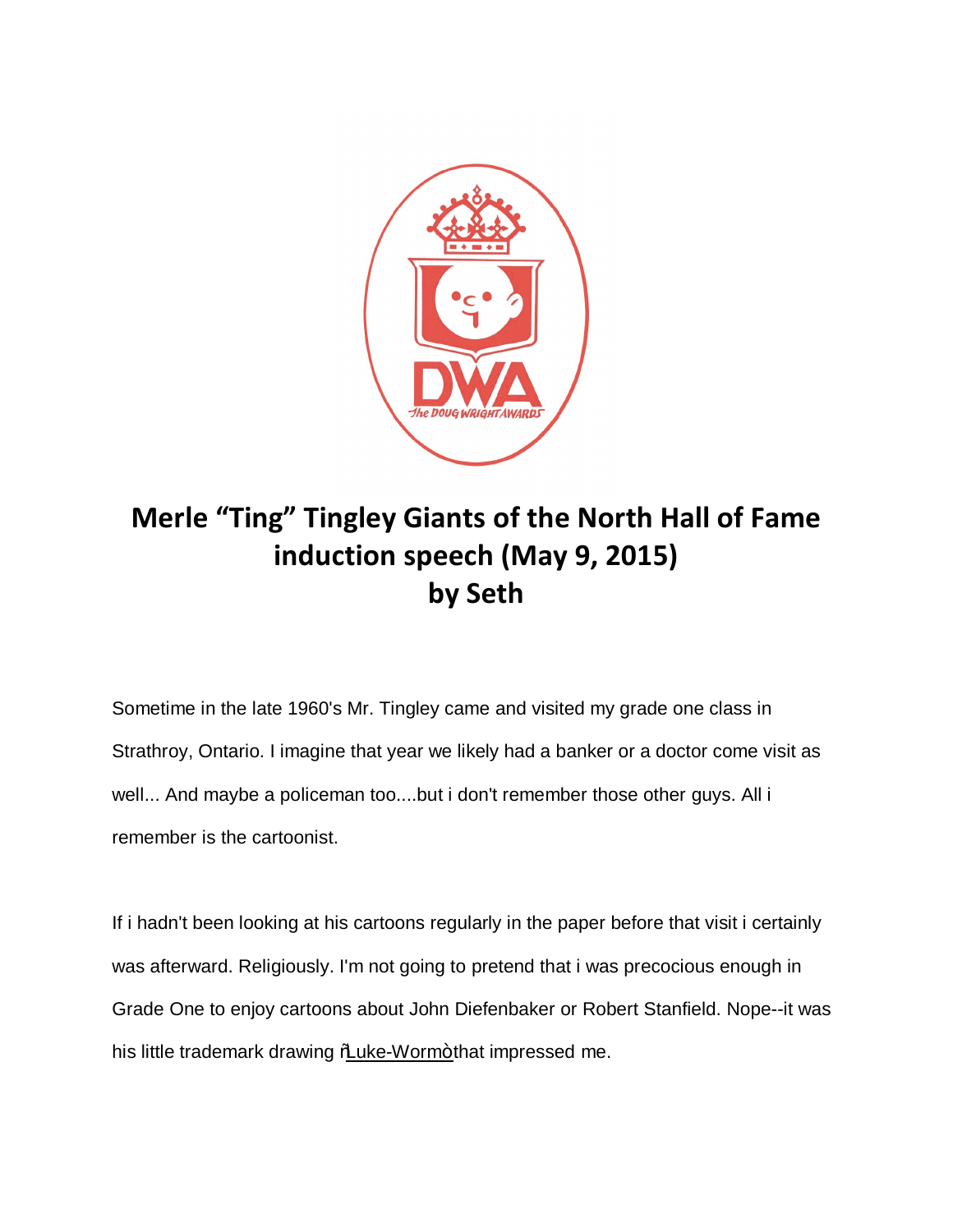It didn't matter what the cartoon was about, as long as i could find that damned little worm hidden somewhere in the drawing. I can still recall the frustration felt when he couldn't be found--even with mother's help.

That visit might not be the exact moment when i decided to become a cartoonist but it was certainly the moment when i realized that cartoons were drawn by a real person and it was something you could do for a living when you grew up -- if you practiced hard enough.

Eventually my family moved away from the London area but i never forgot ting and later, in my twenties when my family moved back London I made it a point when visiting them to collect up all his books. He had remained a significant figure in my mind.

By that time my thinking about his work was a bit more sophisticated. I came to recognize Ting as having a genuinely rare sort of role in the cartooning world. Something only shared by a few cartoonists. Something that was disappearing even in the 1980's when i was collecting his books.

Ting was a regionalist. An artist whose work reflected a local environment instead of that of a national or international one. Now sure, a lot of ting's work was about NATO or Lyndon Johnson or Trudeau or whatever was going on in the big wide world, but it was also very much involved with the day to day life of London Ontario.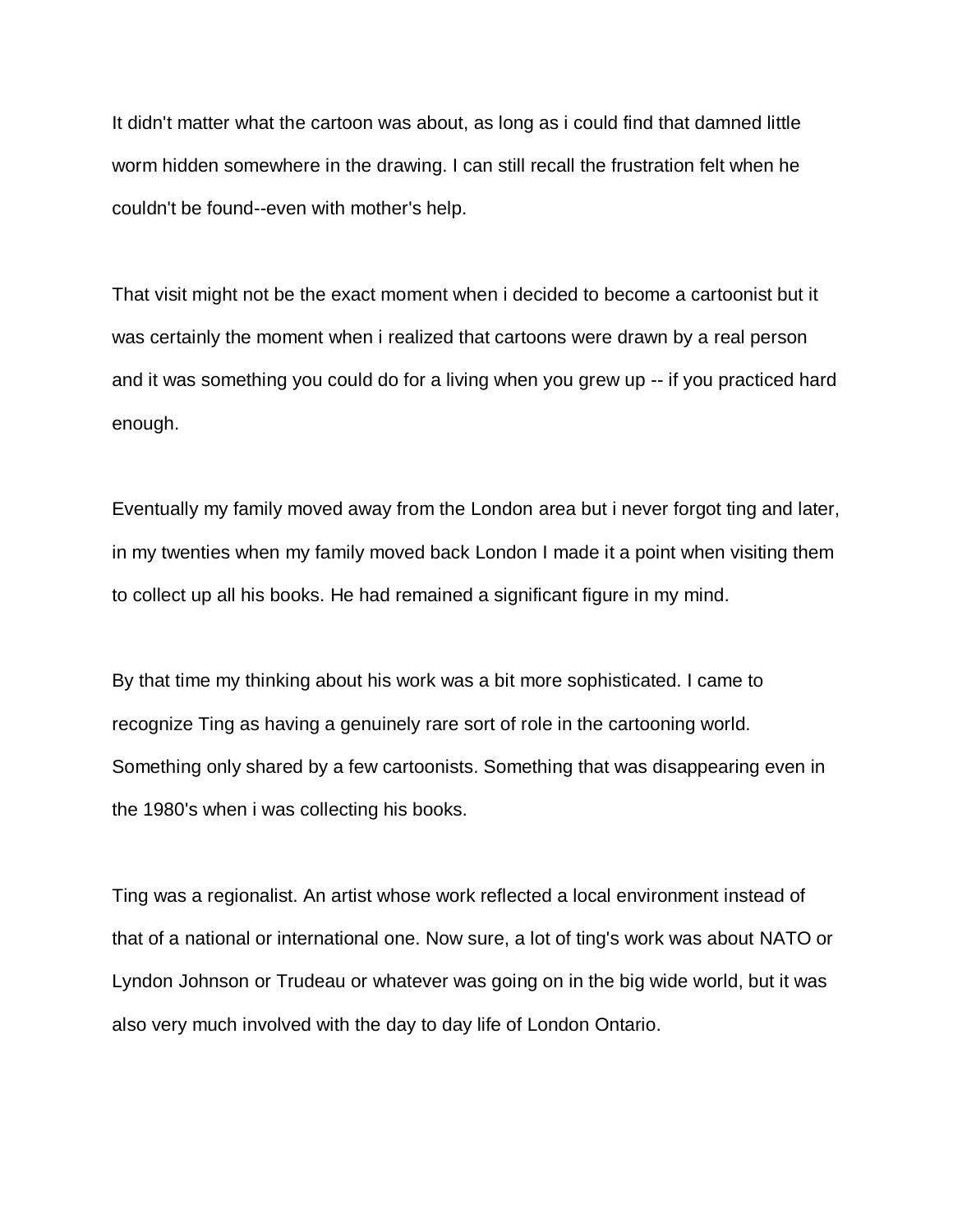Let face it, lots of political cartoonists did work about the world situation but only one covered London. Thatos surely his ticket to posterity. The subject matter of those specific local cartoons might be forgotten but the essence of them has become a part of the very history of that place. Ting himself has become something of an institution there lodged in the memory of everyone who lived in the forest city during those decades when he published in the London free press. He became part of the spirit of civic London itself. A local political cartoonist is something of a public utility like the phone company or the fire department. They serve the public good.

If you know Ting of work and you know London, Ontario then you know that they are two sides of the same coin. One almost expects when looking at a street map of London that if you unfocused your eyes for a moment you'd see the streets converge into a diagram of a top-hatted worm smoking a pipe.

Iove always liked Ting's drawings. He has a chunky drawing style with a terrific rubbery line. It a a style like no one else's--bold, animated, cartoony but most of all, friendly. And very recognizable. Not long ago i was walking through an antique mall in Woodstock and i saw an old poster way up the aisle. I instantly knew it was ting's work and sure enough when i got close to it, i was right. He has the kind of drawing style you can spot from 50 feet away.

There is something unpretentious in that drawing style too. It suits London. It's not a New York style. It to certainly not a Montreal style. It's not even a Toronto style. It to far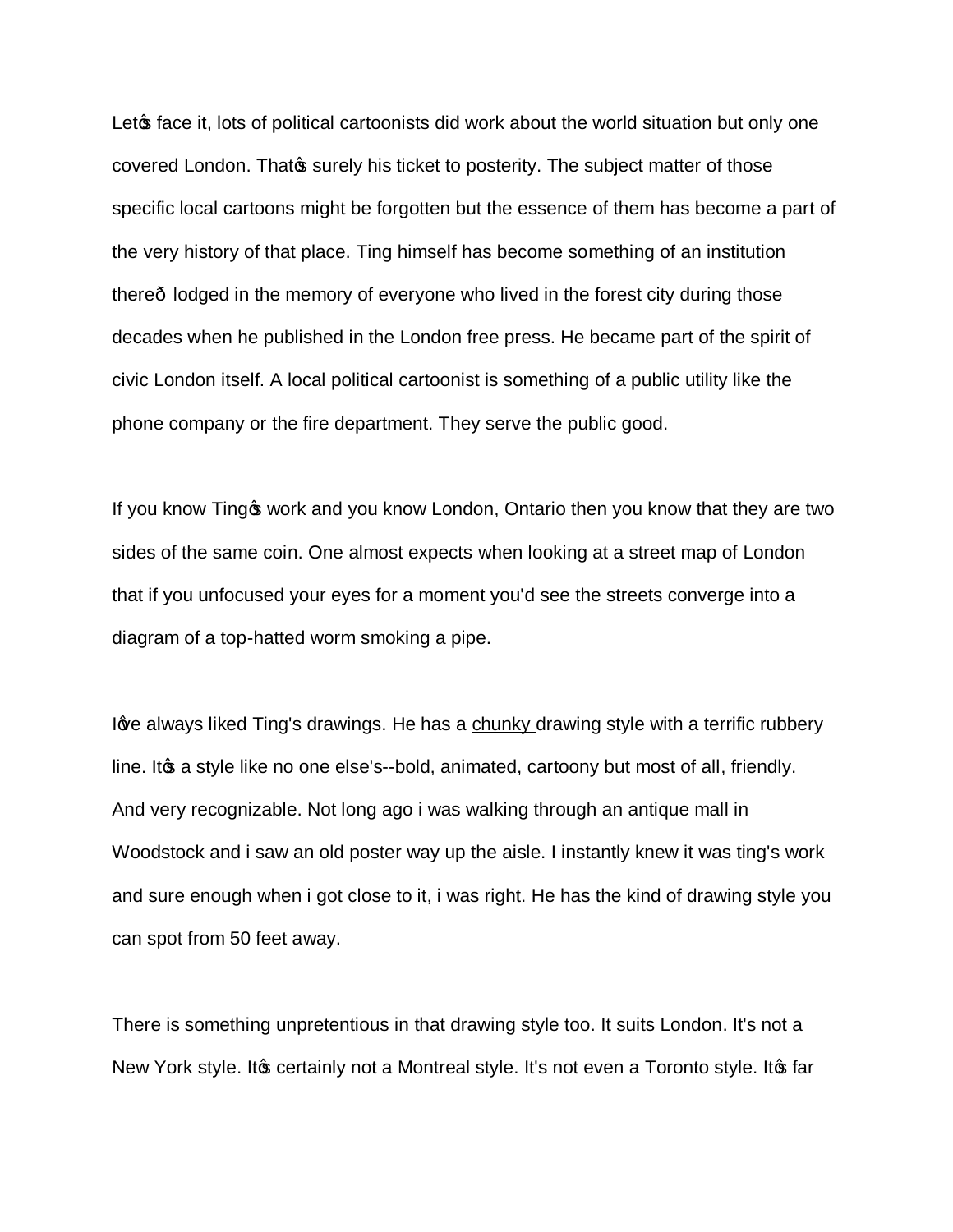too friendly for a Toronto style.

If i recall correctly, when Ting use to write an article in the Free Press he's start it with the words, "Dear boss+. I never quite knew if the "boss" he was addressing was the editor or the reader themselves ... but that always struck me as a wonderfully blue collar kind of thing to say. Again: unpretentious, humble--welcoming to everyone.

Ting work was for the every-person in the street. That's probably why he so well regarded by Londoners still is. Even after being retired for over two decades now.

His worm might have had a top hat, but Ting certainly wasn't high-hatting anyone.

If you watch this bit of footage here, you will see me inducting Mr. Tingley into the giants of the north last may at the London comics festival named after him.

Life is funny and strange. Over forty years ago i was a little boy in a small-town classroom watching a middle-aged man sketch a cartoon, and then decades later there i was, now the middle-aged man putting a medal around his 92-year-old neck.

I'm glad it was me. It was a personal pleasure to give something back to him. Accepting the award, this time, for a lifetime in exceptional Canadian cartooning is Merle Tingley os son, Cameron Tingley.